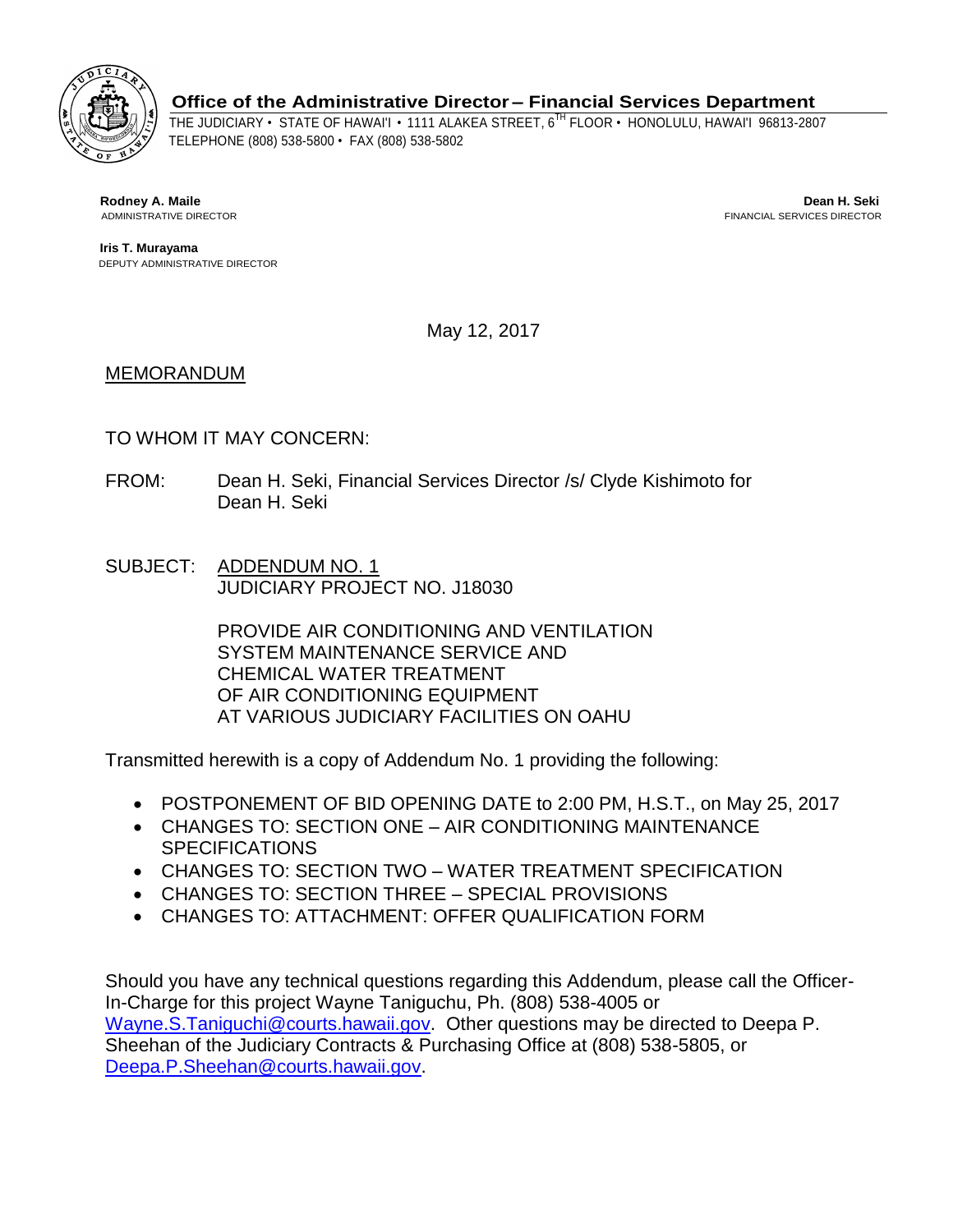#### ADDENDUM NO. 1

### INVITATION FOR BID

#### BID PROPOSAL NO. J18030

TO

# PROVIDE AIR CONDITIONING AND VENTILATION SYSTEM MAINTENANCE SERVICE AND CHEMICAL WATER TREATMENT OF AIR CONDITIONING EQUIPMENT AT VARIOUS JUDICIARY FACILITIES ON OAHU

May, 2017

This addendum modifies the original Solicitation Documents for the solicitation dated April, 2017 and any previously issued addenda. The items in the addendum shall govern the work, taking precedence over previously issued specifications and drawings governing the items mentioned. Acknowledge receipt of this Addendum in the space provided on the Sealed Offer Form.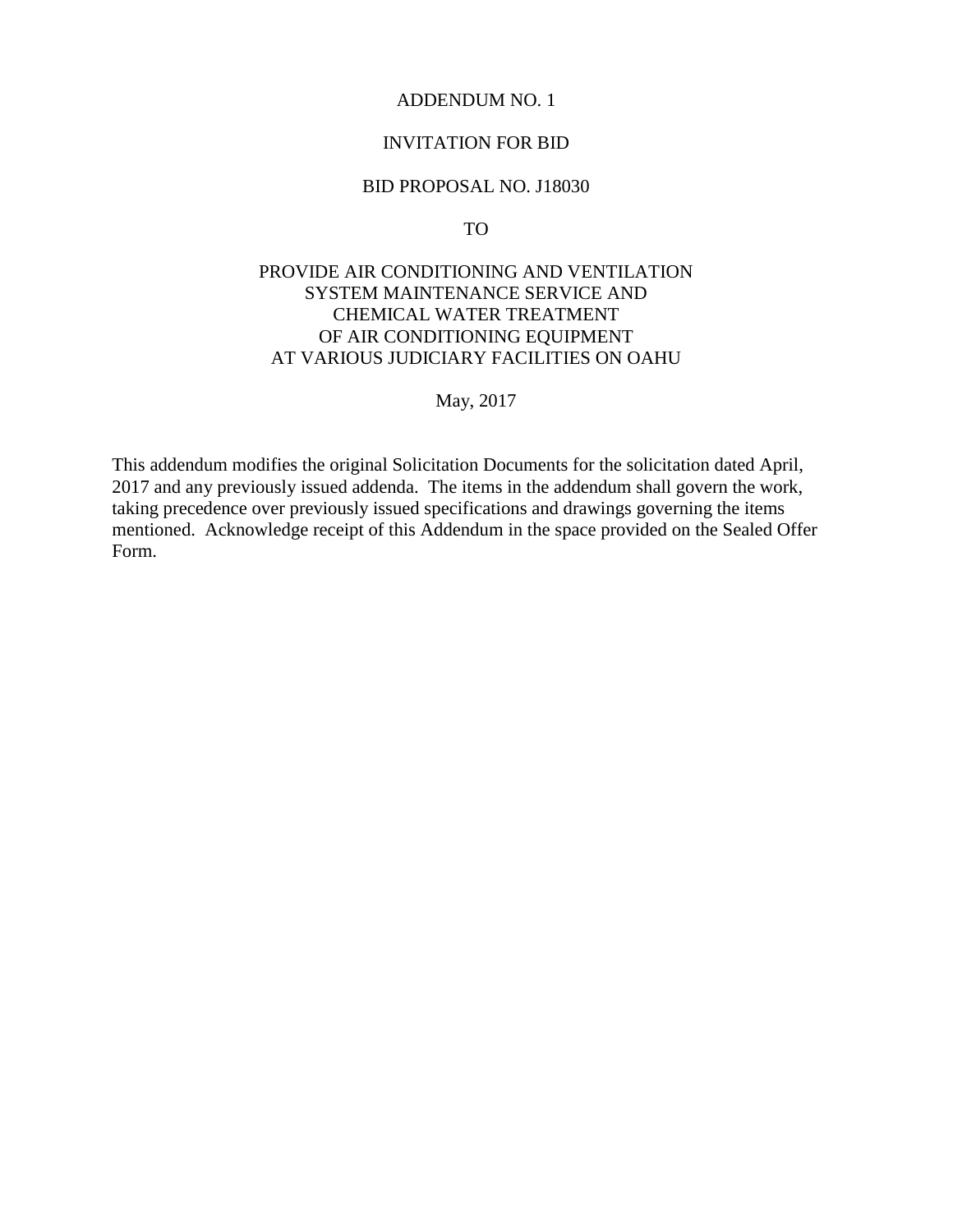### **I. POSTPONEMENT OF BID OPENING DATE**

Notice is hereby given that the bid opening scheduled for 2:00 PM, H.S.T., on May 16, 2017, has been **postponed to 2:00 PM, H.S.T., on May 25, 2017**. Bids received after the date and time specified will not be considered.

#### **II. CHANGES TO: SECTION ONE – AIR CONDITIONING MAINTENANCE SPECIFICATIONS**

- A. 1.1 SCOPE, Delete last sentence reading, "The Contractor shall completely guarantee satisfactory operation of all air conditioning and ventilation systems within the cost of this contract."
- B. 1.2 DESCRIPTION OF WORK, Revise fifth paragraph to read as follows:

"All services performed by the Contractor will be subject to inspection by the Officer-in-Charge or his designee. Provide dated written documentation, by building, of services performed. Maintain records pertinent to each site at site in location designated by Officer-in-Charge or his designee. Report all discrepancies in writing, by site, including description of how corrected. Report discrepancies not corrected, in writing, by building, in sufficient detail to describe follow-up action required, estimate of costs and time required to correct, and expected impacts on operations while not corrected. Certify performance, by building, of all services, including that all discrepancies are reported, in writing. Services performed by the Contractor shall include the applicable items listed, but not be limited to the following:"

# C. 1.6 PARTS AND MATERIALS,

Revise first sentence to read as follows:

"Generally, the Contractor shall restore to serviceability all parts that are found to cost less to restore than to replace with a new part."

Add new third paragraph to read as follows:

"Where replacement parts are no longer available or where expected life cycle cost of parts replacement and/or equipment restoration exceeds the expected life cycle cost of equipment replacement, the Contractor shall so notify the Officer-in-Charge in writing and shall include an estimation of costs and schedule required to replace said equipment and description of impacts of such equipment being out of service."

D. 1.9 SPECIAL REPORTS, Revise first and second paragraphs to read:

"Prior to the commencement with the work on this contract, the Contractor shall submit to the Officer-in-Charge his monthly inspection and routine service schedule, by building, for the period of the contract.

The Contractor shall also maintain, by building, a separate book, record, documents "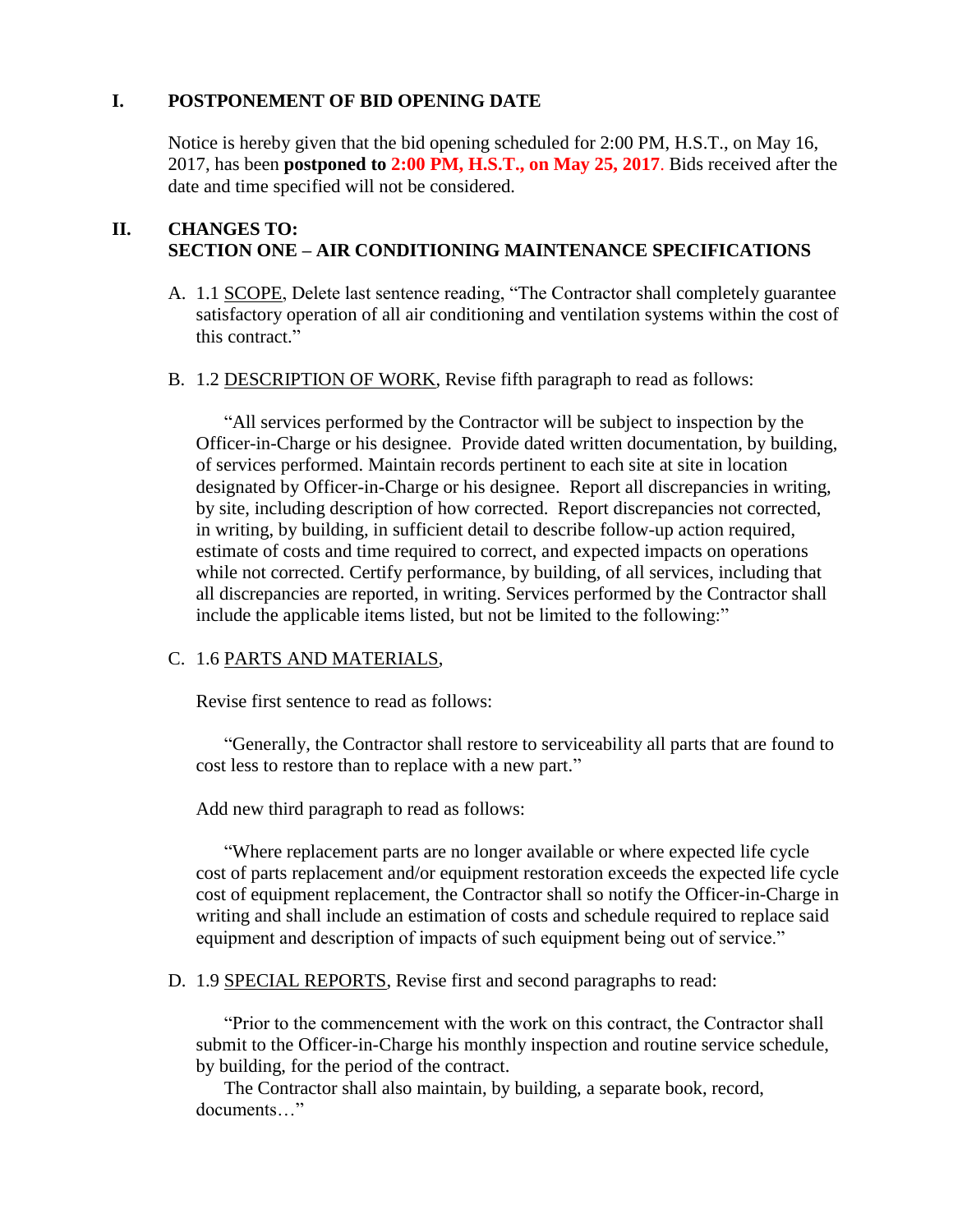E. 1.13 WARRANTY, Delete paragraphs and replace with the following paragraph:

"The Contractor shall provide a manufacturer"s written warranty against defects for replacement integral replacement parts of equipment listed herein (such as compressors, fan motors, etc.) covering a minimum one-year period beginning on date of acceptance which shall be upon one month of trouble-free operation. The warranty will state date of acceptance, make, model number, building and location of equipment."

# **III. CHANGES TO: SECTION TWO – WATER TREATMENT SPECIFICATIONS**

A. 2.3 SERVICE REQUIREMENTS, Revise Item 7 to read as follows:

"7. All work done and all material furnished shall be subject to inspection and approval of the Officer-in-Charge or his designee so as to ascertain that the services rendered are in accordance with the requirements and intentions of the specifications, special provisions, and the general conditions. The Contractor shall certify performance, by building and for each system therein, of all services, including that all discrepancies as well as changes to prescribe water treatment programs, are reported, in writing."

# **IV. CHANGES TO: SECTION THREE – SPECIAL PROVISIONS**

A. 3.2 OFFICER-IN-CHARGE, Revise paragraph to read as follows:

"For the purposes of this contract, the Facilities Manager of the First Circuit of The Judiciary, or his designee, shall be designated Officer-in-Charge. The telephone number at which he can be reached is 808-538-4005."

#### B. 3.4 EXAMINATION OF SERVICE AREAS, Delete three paragraphs and replace with the following:

"Prospective offerors are invited to visit the job sites listed in the Specifications to generally familiarize themselves with existing conditions and the amount and kind of work to be performed. Maintenance logs will be made available for inspection at each site. Offeror shall consider the existing equipment to be in as-is condition. All equipment, whether listed on the EQUIPMENT SCHEDULE or not, that is a component of the air conditioning system shall be serviced. The only exception will be for the Old Juvenile Detention Home, in which all window units are not included in this bid, and therefore, will not require servicing.

### C. 3.5 OFFEROR"S QUALIFICATION

Experience and Personnel Qualifications, Delete section in entirety and replace with the following:

"Experience and Personnel Qualifications. The Offeror shall have a minimum of ten (10) consecutive years of experience (immediately prior to the bid opening date) in the field of air conditioning and ventilation equipment maintenance service of centrifugal and reciprocating chillers. Offeror must be able to produce documented maintenance and repair experience to substantiate their claim of experience. Offeror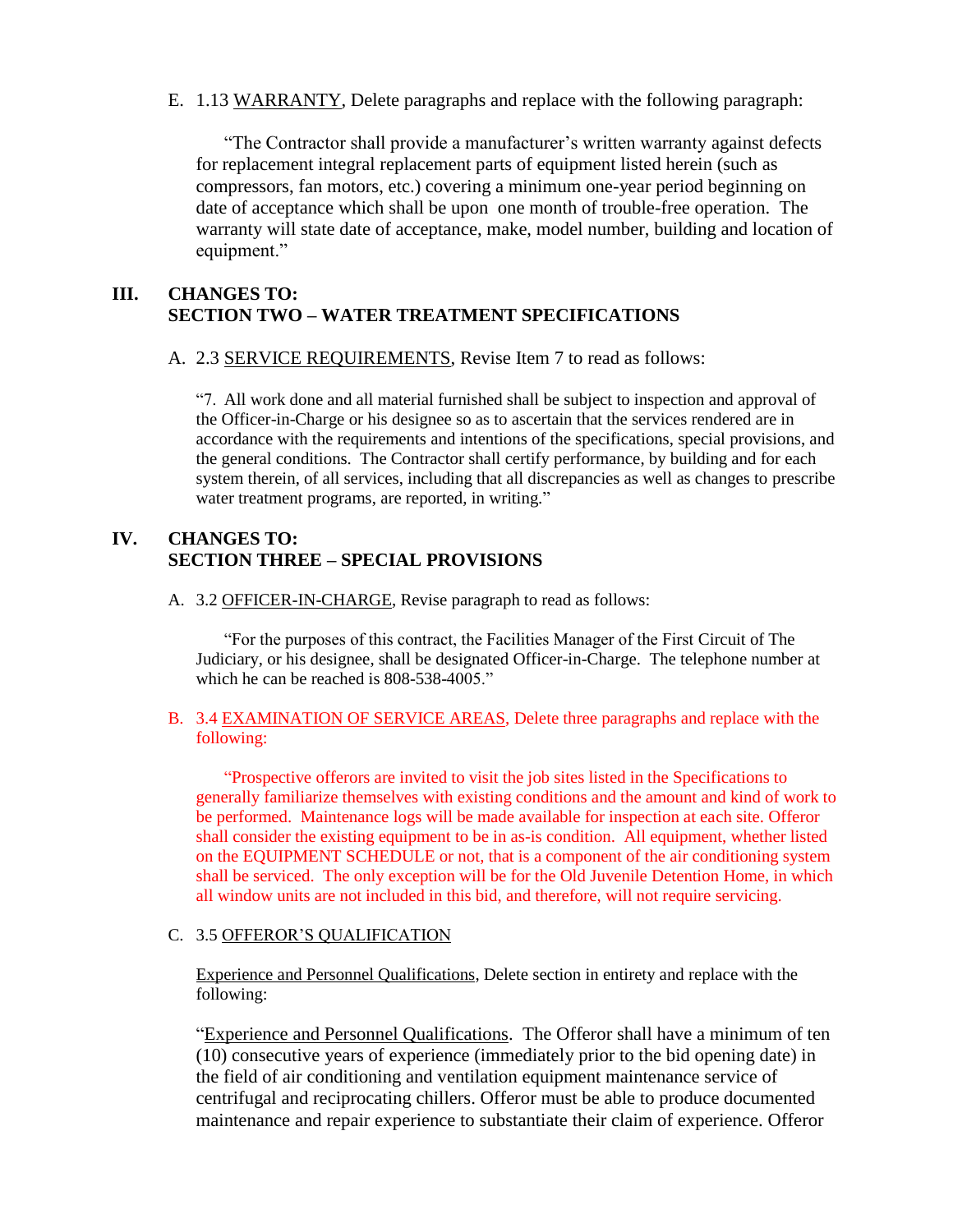must employ a minimum of twelve (12) full-time air conditioning maintenance/repair personnel (as described below) who are regular employees of the Contractor at the time of bid (i.e. only those personnel that currently maintain and repair air conditioning equipment in the field).

The offeror shall have at least four (4) full-time journeymen refrigeration/air conditioning mechanics who are regular employees of the Contractor each with a minimum of ten (10) years of centrifugal and reciprocating chiller maintenance and repair experience (immediately prior to the bid opening date) on similar types of equipment as indicated in these specifications.

In addition to the above four centrifugal/reciprocating chiller personnel, the offeror shall have at least four (4) full-time journeymen refrigeration/air conditioning mechanics (regular employees of the Contractor at the time of bid) assigned to perform air conditioning maintenance. Each journeymen mechanic shall have a minimum of ten (10) consecutive years of maintenance service experience (immediately prior to the bid opening date) on air conditioning and ventilation equipment as indicated in the specifications.

The bidder shall also have at least four (4) full-time refrigeration mechanics (regular employees of the Contractor at the time of bid) to assist the journeymen refrigeration mechanics. Each mechanic shall have a minimum of six (6) consecutive years of air conditioning maintenance/repair experience (immediately prior to the bid opening date).

All the employees meeting the experience requirements above and assigned to this contract must reside on the island of Oahu during the duration of this contract. These requirements are necessary to insure adequate emergency and regular maintenance coverage.

The journeymen refrigeration/air conditioning mechanics must provide documentation to show that they are certified journeymen.

All air conditioning/refrigeration mechanics must have a valid refrigeration universal certification classification and must provide proof of this certification at time of bid."

Due to potential leaks or discharge of refrigerant from chillers, all mechanics assigned to work on any chiller shall be trained and certified in the use of a selfcontained breathing apparatus at the time of bid submittal.

All prospective offerors shall provide documented maintenance experience records to substantiate their claim of experience as indicated above at the time their offer is submitted.

The Judiciary reserves the right to reject an offer submitted by any offeror who provides false personnel qualifications. Falsification of personnel qualifications, inability to perform the work in accordance with the specifications, utilization of unqualified personnel, or excessively high turnover of personnel assigned to this project shall constitute a breach of contract."

#### D. 3.8 INSURANCE

After first sentence in first paragraph, add the following new second sentence:

"All insurance coverage shall be provided by a company authorized to write insurance in the State of Hawai'i."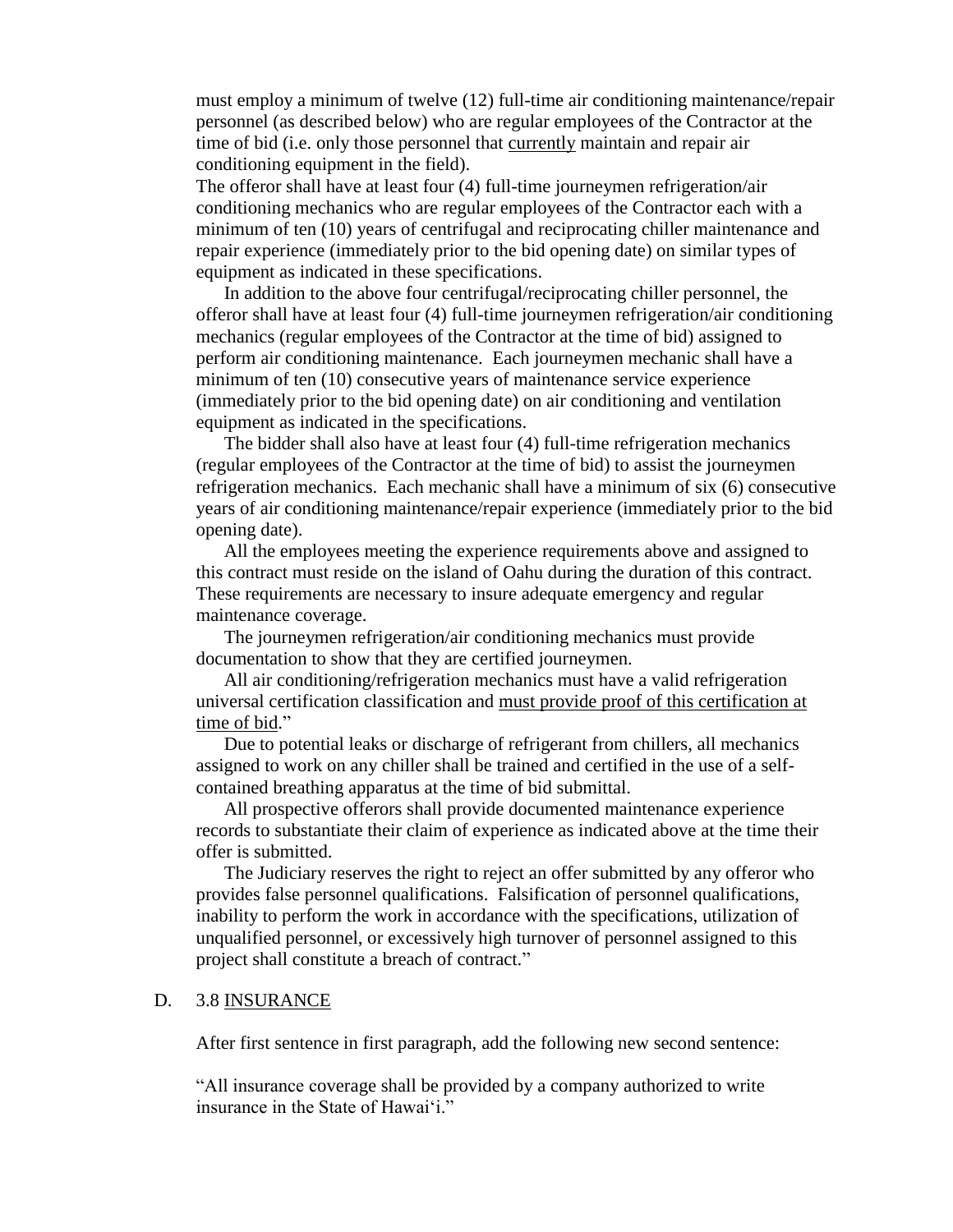Add a new last paragraph to Item 3.8 to read as follows:

" For major installations, such as projects to replace major equipment, the Contractor shall obtain Property (Builder"s Risk) insurance with a limit equal to the completed value of the work or the property being installed and shall insure against all loss excluding earthquakes and floods."

E. Add new item and paragraphs as follows:

#### "3.26 COORDINATION AND COOPERATION

The Judiciary reserves the right at any time to contract for or otherwise perform additional or other work that may affect the site or the Contractor"s work. The Contractor of this Contract shall, to the extent ordered by the Officer-in-Charge, conduct its work so as to not interfere with or hinder the progress or completion of the work performed by The Judiciary or other contractors.

The Judiciary reserves the right to implement a Computerized Work Order Management System. The Contractor of this Contract shall, to the extent ordered by the Officer-in-Charge, cooperate with The Judiciary in implementation of such a system.

## **V. CHANGES TO: ATTACHMENT: OFFER QUALIFICATION FORM**

A. OFFER QUALIFICATION FORM, Delete in its entirety and replace with new attachment, OFFER QUALIFICATION FORM (Revised Attachment)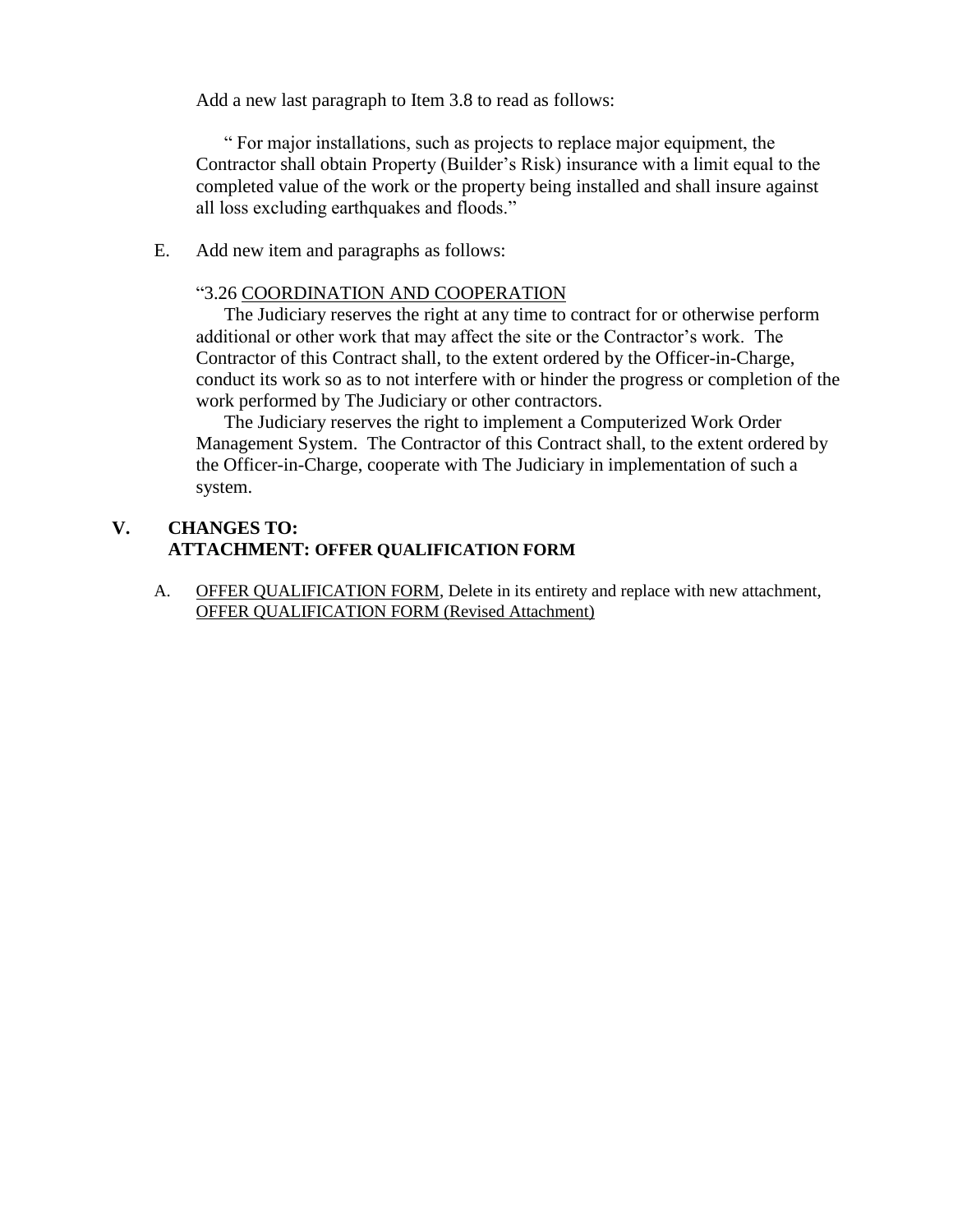### **OFFER QUALIFICATION FORM (Revised Attachment)** BID PROPOSAL NO. J18030

The offeror and his personnel shall meet the Experience and Personnel Qualifications as indicated in the Special Provisions of this bid. Please complete this form as fully and explicitly as possible to facilitate our evaluation of your firm. Use additional sheets if necessary and provide documented maintenance experience to substantiate the experience and personnel qualifications provided below and as required in the Special Provisions.

Exact Legal Name of Air Conditioning Contractor: \_\_\_\_\_\_\_\_\_\_\_\_\_\_\_\_\_\_\_\_\_\_\_\_\_\_\_\_\_\_\_

Contractor's Air Conditioning License Number:

Service Facility/Business Address:

Contact Person:

Telephone Number: Fax Number:

E-mail Address:

I. Contractor's number of consecutive years of experience (immediately prior to bid opening date) in the field of air conditioning equipment maintenance service of centrifugal and reciprocating chillers in the State of Hawaii:

List date and name of facilities/location that Contractor is currently performing maintenance on centrifugal and reciprocating chillers: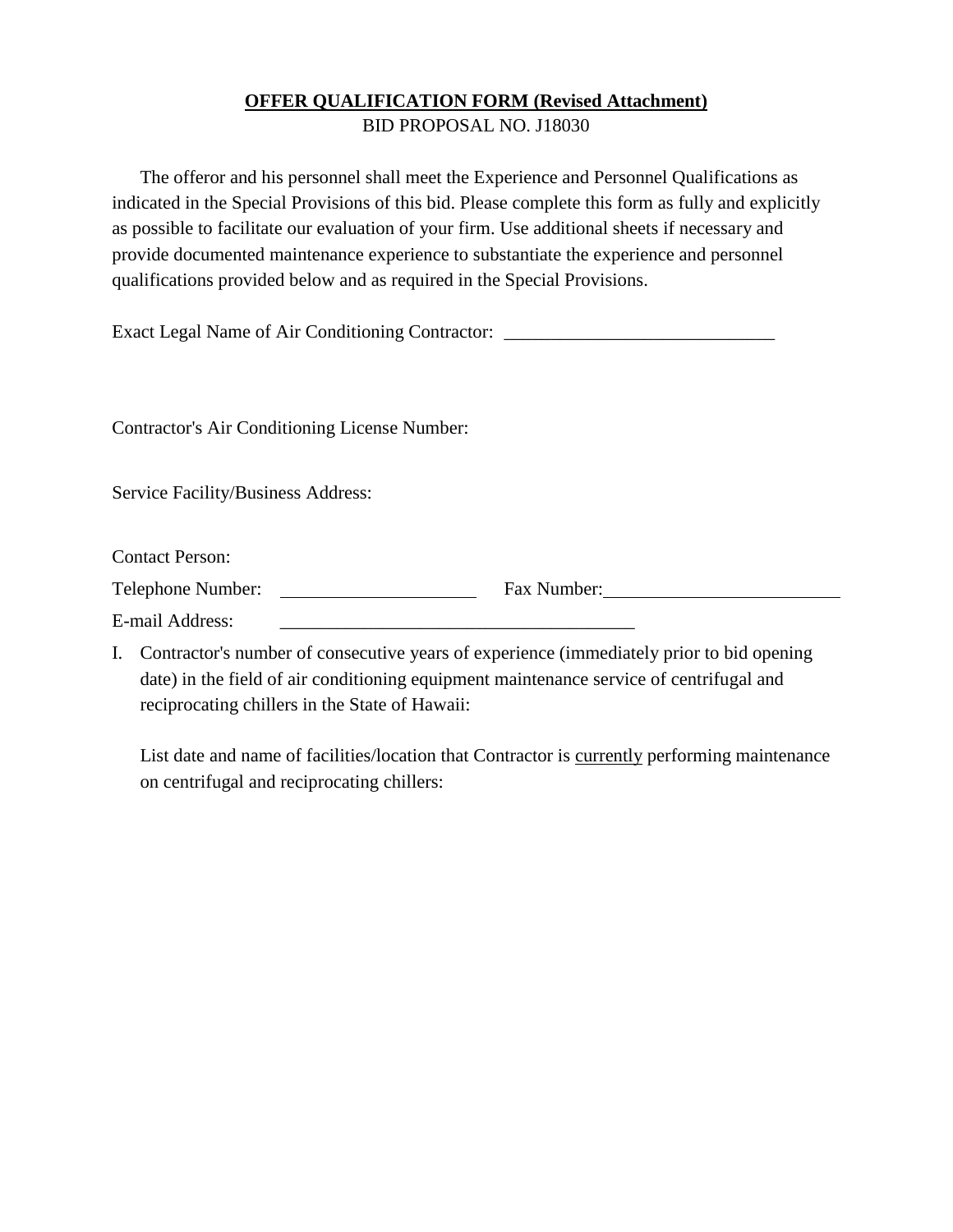II. Number of full-time service employees (i.e. employees that currently maintain/repair A/C equipment in the field) in firm with experience in the field of air conditioning equipment maintenance (Oahu only):

III. Name of full-time service employees, job title and years of experience in the field of air conditioning equipment maintenance as indicated in II. above:

(On Oahu Only) No. of years Name of Employee Job Title George Experience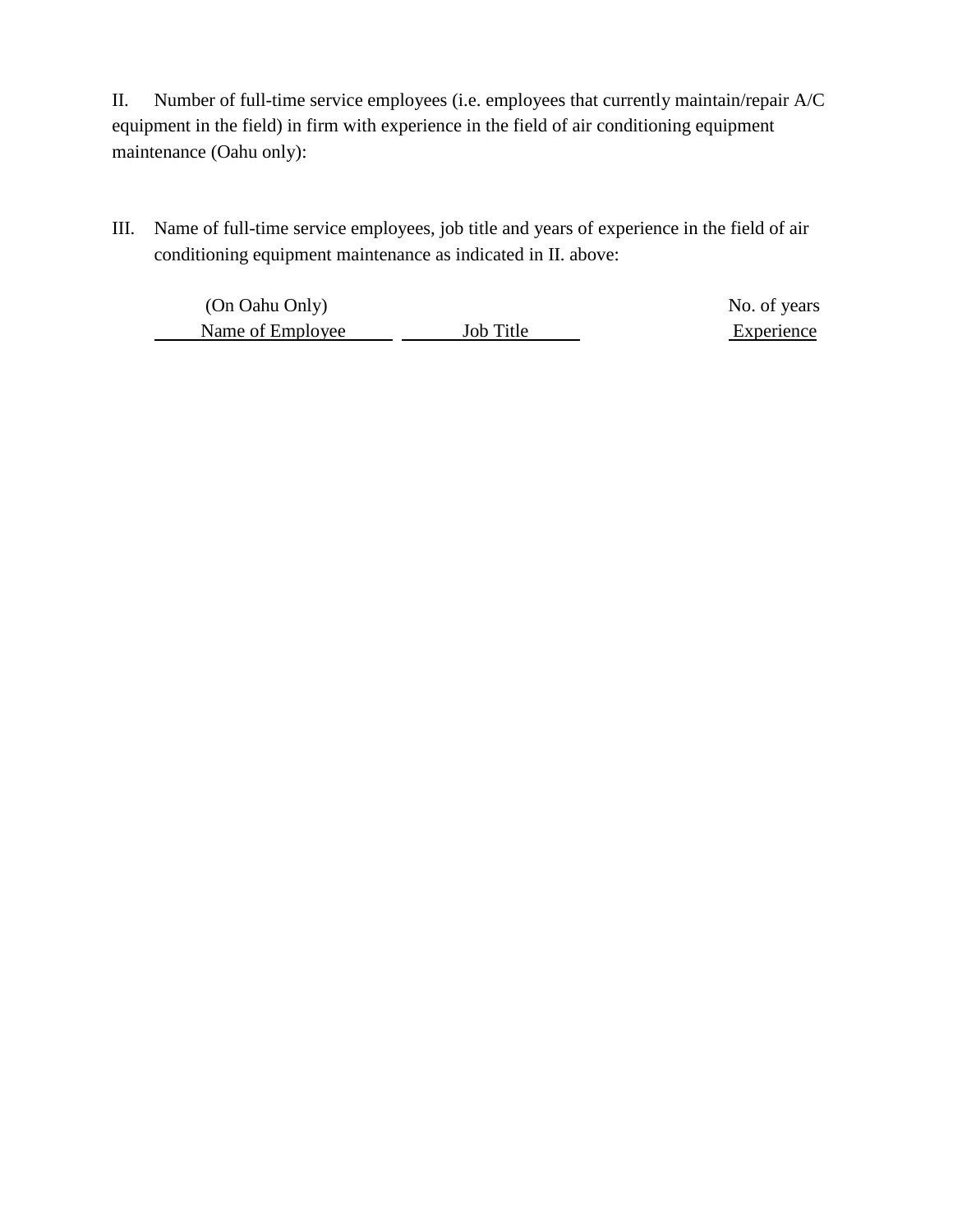IV. List at least four (4) full-time journeymen refrigeration/air conditioning mechanics with a minimum of ten (10) years centrifugal and reciprocating chiller maintenance/repair experience (immediately prior to bid opening date). The journeyman mechanics shall have successfully completed a course of study in the field of temperature or pneumatic control and refrigeration systems. The journeyman mechanic must have a refrigerant universal certification classification as indicated in the Specifications.

|                | Journeyman (Chiller) Mechanic's Name:                       |  |
|----------------|-------------------------------------------------------------|--|
| a.             | Number of years at present company:                         |  |
| $\mathbf b$ .  | Number of years' experience in centrifugal chiller          |  |
|                | maintenance/repair:                                         |  |
| $\mathbf{C}$ . | Title of and date that course of studies completed:         |  |
|                |                                                             |  |
|                |                                                             |  |
| d.             | List date, name of facility/location, contact person, phone |  |
|                | number and type $\&$ model of previous and current          |  |
|                | employers that mechanic performed centrifugal chiller       |  |
|                | maintenance and repair:                                     |  |
|                |                                                             |  |
|                |                                                             |  |
|                |                                                             |  |

| 2.            | Journeyman (Chiller) Mechanic's Name:                                                                                                                                                                |  |
|---------------|------------------------------------------------------------------------------------------------------------------------------------------------------------------------------------------------------|--|
| a.            | Number of years at present company:                                                                                                                                                                  |  |
| $\mathbf b$ . | Number of years' experience in centrifugal chiller                                                                                                                                                   |  |
|               | maintenance/repair:                                                                                                                                                                                  |  |
| c.            | Title of and date that course of studies completed:                                                                                                                                                  |  |
| d.            | List date, name of facility/location, contact person, phone<br>number and type $&$ model of previous and current<br>employers that mechanic performed centrifugal chiller<br>maintenance and repair: |  |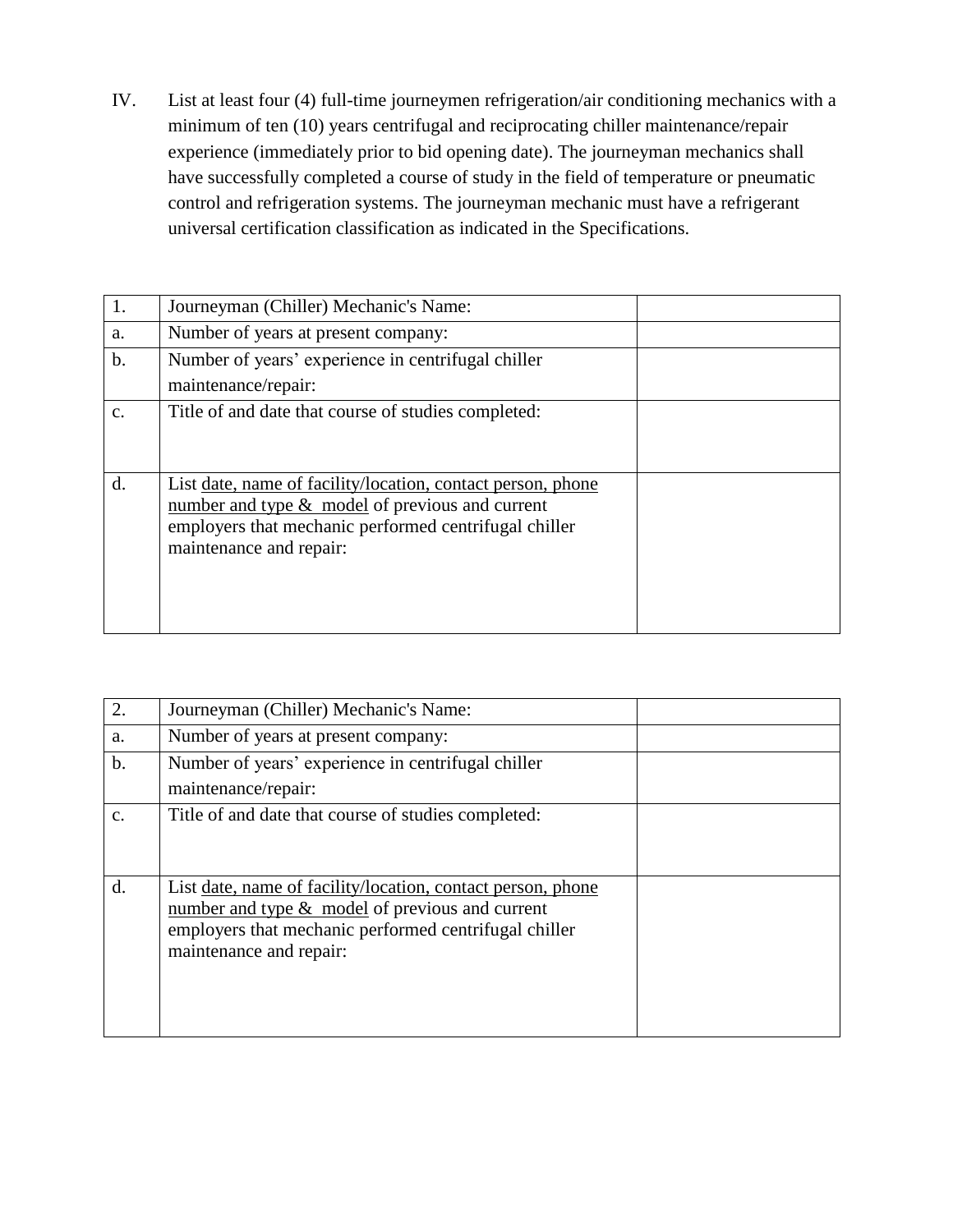| 3.            | Journeyman (Chiller) Mechanic's Name:                                                                                                                                                                |  |
|---------------|------------------------------------------------------------------------------------------------------------------------------------------------------------------------------------------------------|--|
| a.            | Number of years at present company:                                                                                                                                                                  |  |
| $\mathbf b$ . | Number of years' experience in centrifugal chiller                                                                                                                                                   |  |
|               | maintenance/repair:                                                                                                                                                                                  |  |
| $C_{\cdot}$   | Title of and date that course of studies completed:                                                                                                                                                  |  |
| d.            | List date, name of facility/location, contact person, phone<br>number and type $&$ model of previous and current<br>employers that mechanic performed centrifugal chiller<br>maintenance and repair: |  |

| 4.             | Journeyman (Chiller) Mechanic's Name:                                                                                                                                                                 |  |
|----------------|-------------------------------------------------------------------------------------------------------------------------------------------------------------------------------------------------------|--|
| a.             | Number of years at present company:                                                                                                                                                                   |  |
| $\mathbf b$ .  | Number of years' experience in centrifugal chiller                                                                                                                                                    |  |
|                | maintenance/repair:                                                                                                                                                                                   |  |
| C <sub>1</sub> | Title of and date that course of studies completed:                                                                                                                                                   |  |
| d.             | List date, name of facility/location, contact person, phone<br>number and type $\&$ model of previous and current<br>employers that mechanic performed centrifugal chiller<br>maintenance and repair: |  |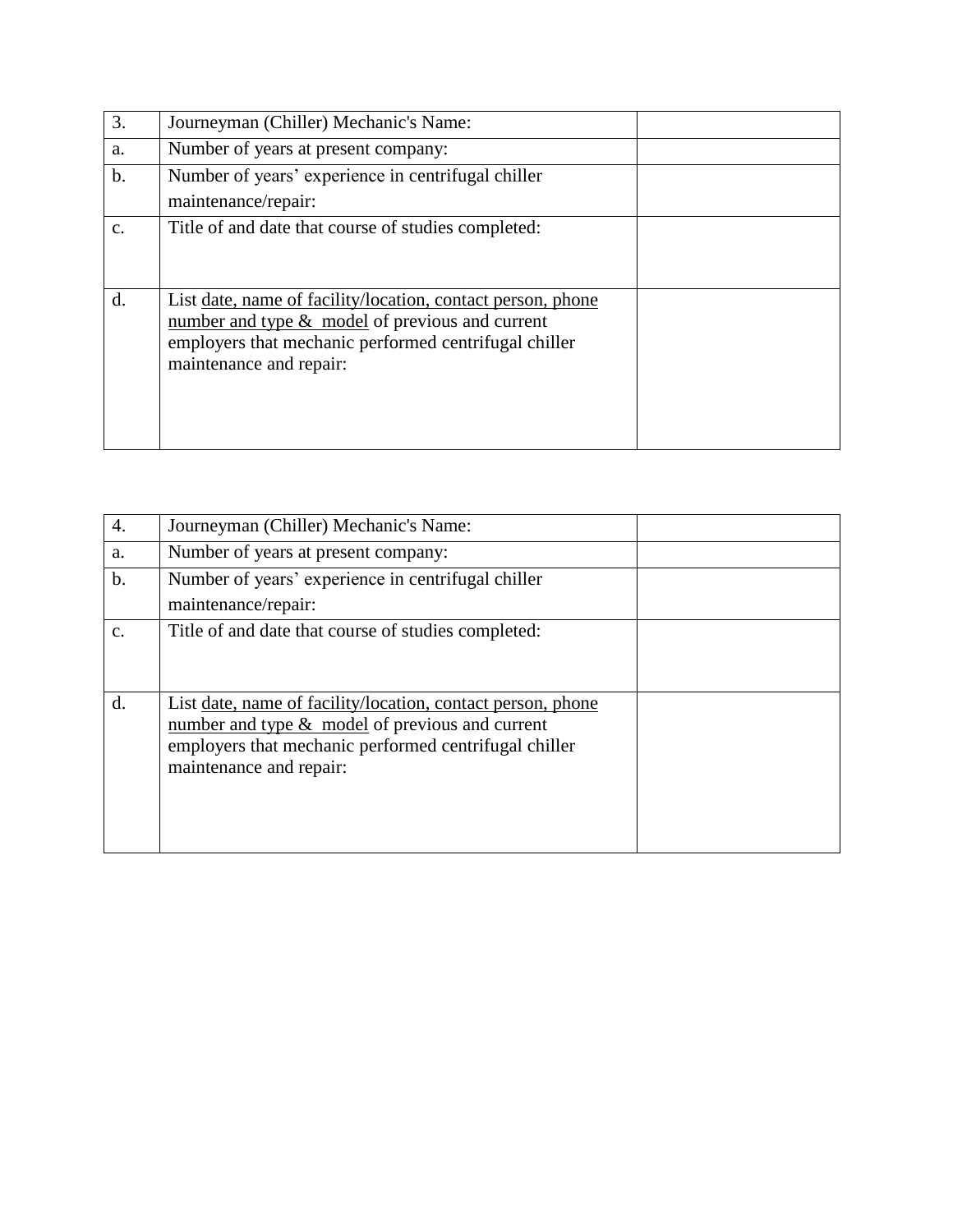V. List at least four (4) journeymen refrigeration mechanics with a minimum of ten (10) Consecutive years of air conditioning maintenance experience (immediately prior to bid opening date) as indicated in the special provisions.

| 1. | Journeyman (Refrigeration) Mechanic's Name:                  |  |
|----|--------------------------------------------------------------|--|
| a. | Number of years at present company:                          |  |
| b. | Number of years' experience in centrifugal chiller           |  |
|    | maintenance/repair:                                          |  |
| c. | Title of and date that course of studies completed:          |  |
|    |                                                              |  |
|    |                                                              |  |
| d. | List types of air conditioning maintenance experience, and   |  |
|    | include dates, building/location, experience, contact person |  |
|    | and phone number:                                            |  |
|    |                                                              |  |
|    |                                                              |  |
|    |                                                              |  |
|    |                                                              |  |

|               | Journeyman (Refrigeration) Mechanic's Name:                                                                                                     |  |
|---------------|-------------------------------------------------------------------------------------------------------------------------------------------------|--|
| a.            | Number of years at present company:                                                                                                             |  |
| $\mathbf b$ . | Number of years' experience in centrifugal chiller<br>maintenance/repair:                                                                       |  |
|               |                                                                                                                                                 |  |
| $C_{\cdot}$   | Title of and date that course of studies completed:                                                                                             |  |
| d.            | List types of air conditioning maintenance experience, and<br>include dates, building/location, experience, contact person<br>and phone number: |  |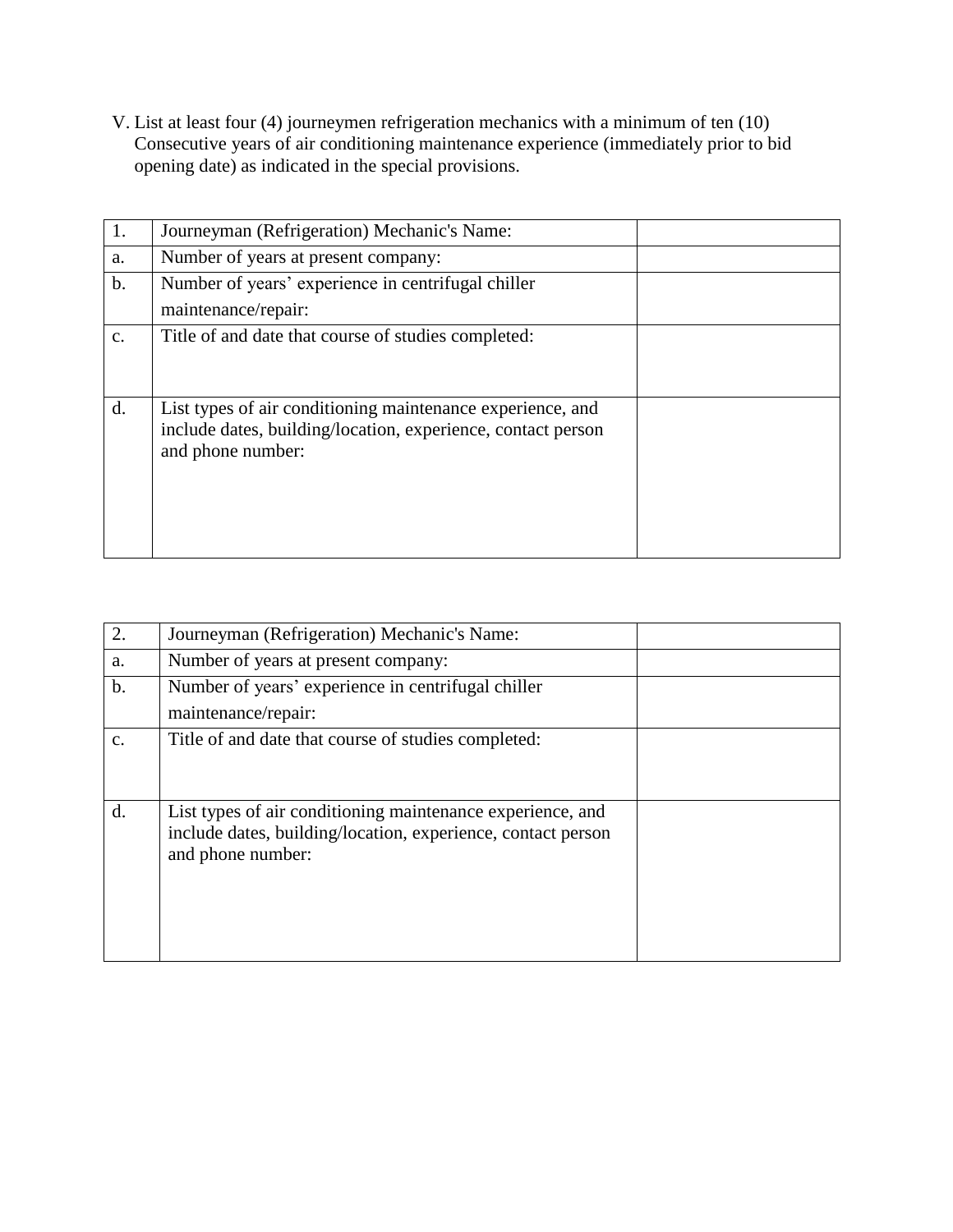| 3.    | Journeyman (Refrigeration) Mechanic's Name:                                                                                                     |  |
|-------|-------------------------------------------------------------------------------------------------------------------------------------------------|--|
| a.    | Number of years at present company:                                                                                                             |  |
| $b$ . | Number of years' experience in centrifugal chiller<br>maintenance/repair:                                                                       |  |
| c.    | Title of and date that course of studies completed:                                                                                             |  |
| d.    | List types of air conditioning maintenance experience, and<br>include dates, building/location, experience, contact person<br>and phone number: |  |

| $\overline{4}$ . | Journeyman (Refrigeration) Mechanic's Name:                                                                                                     |  |
|------------------|-------------------------------------------------------------------------------------------------------------------------------------------------|--|
| a.               | Number of years at present company:                                                                                                             |  |
| $b$ .            | Number of years' experience in centrifugal chiller<br>maintenance/repair:                                                                       |  |
| c.               | Title of and date that course of studies completed:                                                                                             |  |
| $\mathbf{d}$ .   | List types of air conditioning maintenance experience, and<br>include dates, building/location, experience, contact person<br>and phone number: |  |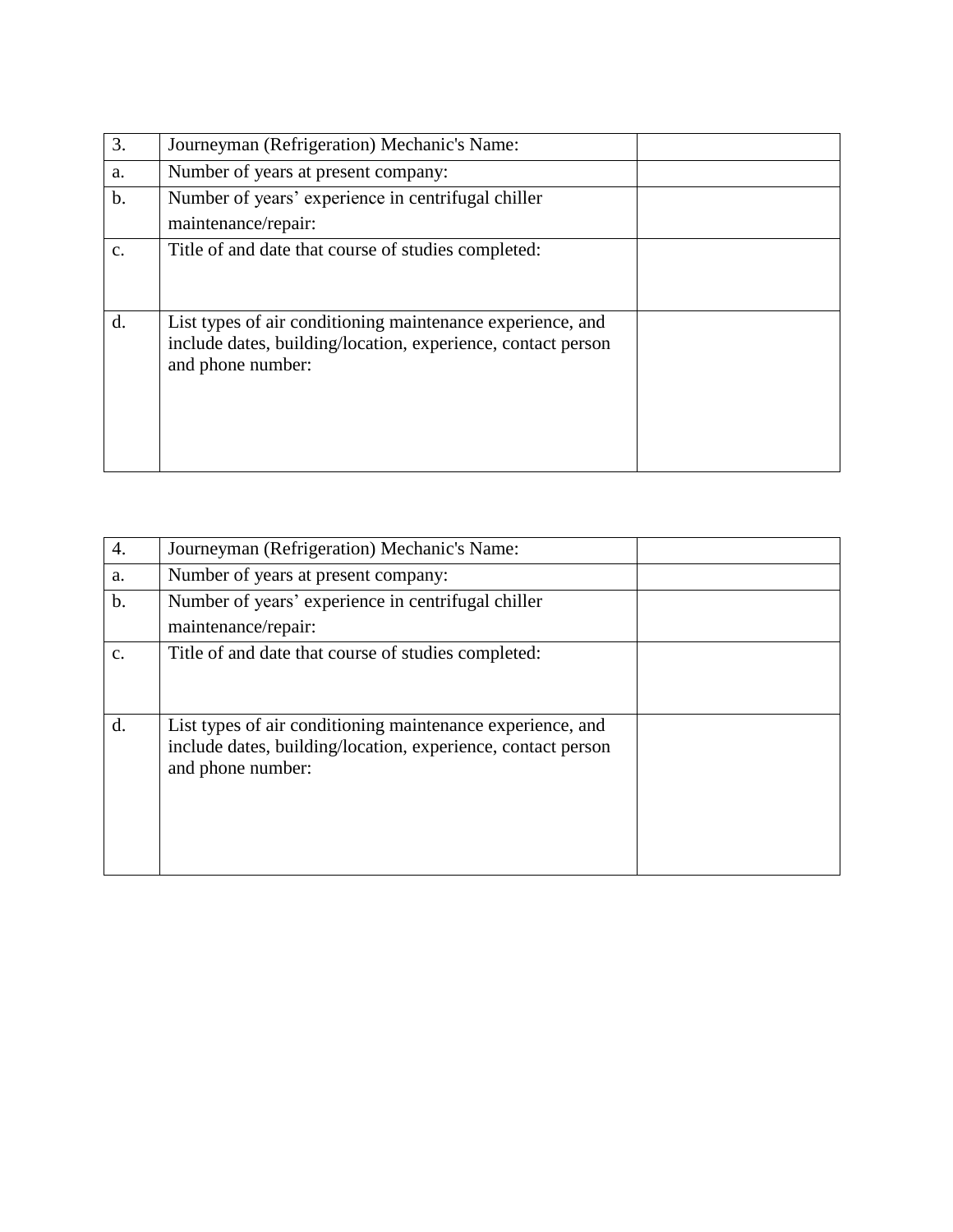VI. List at least four (4) refrigeration mechanics that will assist the journeymen refrigeration Mechanics. Each mechanic must have a minimum of ten (10) consecutive years of air conditioning maintenance/repair experience immediately prior to bid opening.

|               | Mechanic's Name:                                                                                                                                |  |
|---------------|-------------------------------------------------------------------------------------------------------------------------------------------------|--|
| a.            | Number of years at present company:                                                                                                             |  |
| $\mathbf b$ . | Number of years' experience in centrifugal chiller<br>maintenance/repair:                                                                       |  |
| $C_{\bullet}$ | Title of and date that course of studies completed:                                                                                             |  |
| d.            | List types of air conditioning maintenance experience, and<br>include dates, building/location, experience, contact person<br>and phone number: |  |

| 2.             | Mechanic's Name:                                             |  |
|----------------|--------------------------------------------------------------|--|
| a.             | Number of years at present company:                          |  |
| $\mathbf b$ .  | Number of years' experience in centrifugal chiller           |  |
|                | maintenance/repair:                                          |  |
| $\mathbf{C}$ . | Title of and date that course of studies completed:          |  |
|                |                                                              |  |
|                |                                                              |  |
| d.             | List types of air conditioning maintenance experience, and   |  |
|                | include dates, building/location, experience, contact person |  |
|                | and phone number:                                            |  |
|                |                                                              |  |
|                |                                                              |  |
|                |                                                              |  |
|                |                                                              |  |